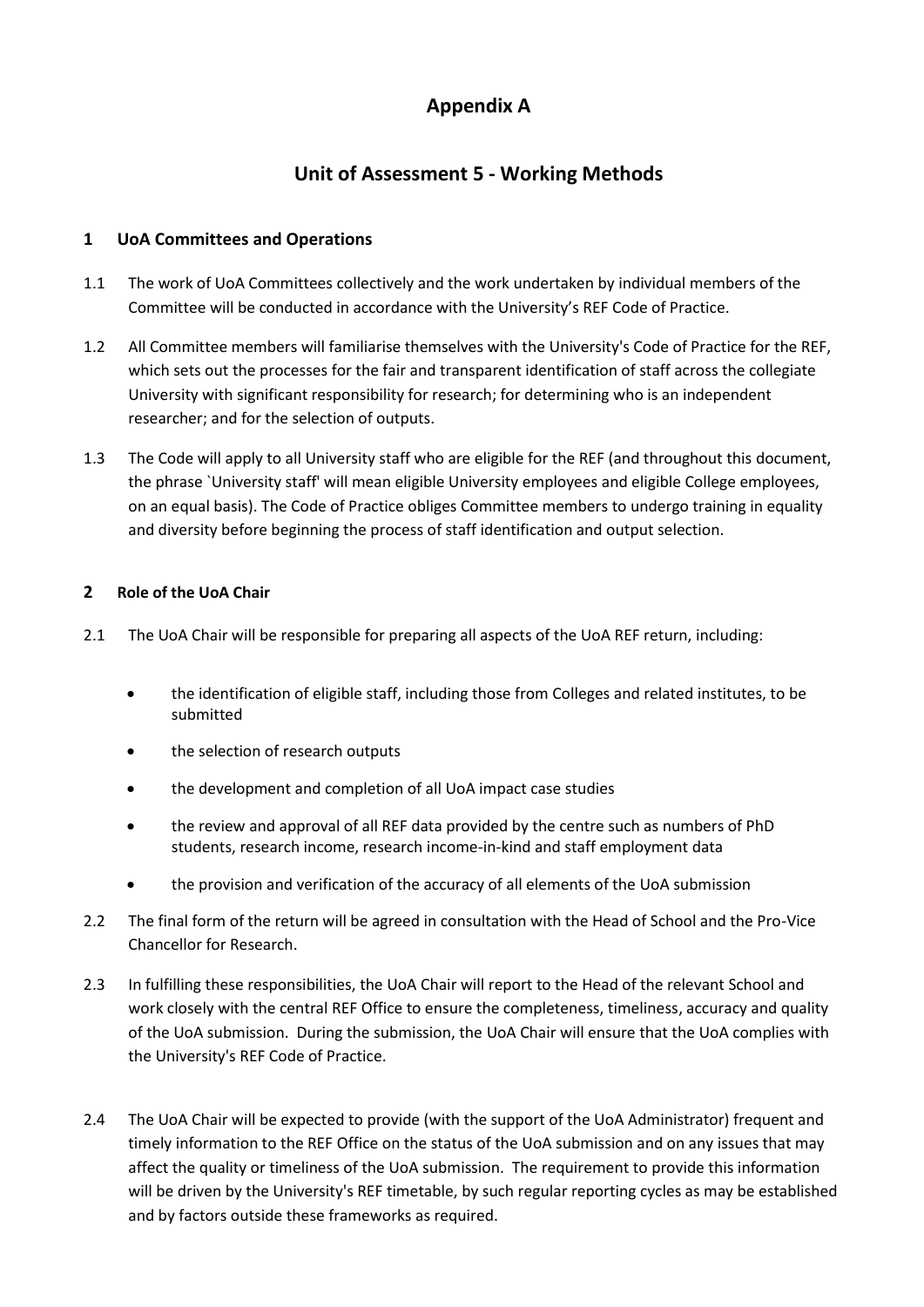2.5 Schools, Faculties, Departments, Institutes, individual researchers and the University's REF Office will provide the UoA Chair with information that may reasonably be required for the REF return within a reasonable timescale. This information includes, for example, contractual information relevant to the REF eligibility of individual staff members, details of their research outputs and of impact created. The UoA Chair is entitled to seek the opinions of experts internal or external to the University on the quality of research outputs, in accordance with the Code of Practice.

# **3 Role of the UoA Committee**

3.1 The role of the UoA Committee is to support the Chair in making the best possible REF submission in accordance with the University's REF Timetable, and to comply with the University's REF Code of Practice, including its equality and diversity aspects.

## 3.2 **Membership:**

- The Committee membership should include a nominated Deputy Chair who will lead meetings in the absence of the UoA chair and act as his/her formal Deputy as required.
- The size of the Committee should be appropriate to its workload, which in turn will depend on the size of the UoA. It is recommended that Committees should have between four and ten members, including the Chair and Deputy Chair, unless there are particular reasons (such as the unusual size of the UoA) which make it desirable to have a larger committee.
- Committee membership should reflect the subject diversity of the UoA concerned, for example reflecting the research group structure of the planned submission where it applies.
- A nominated Committee lead should be identified for (i) outputs & open access, (ii) research impact; (iii) research environment; (iv) equality & diversity. Where appropriate, the leadership for these responsibilities could rest with the UoA Chair or Deputy Chair.
- It is recommended that the membership of Committee should draw upon relevant members of the University's REF Advisory Group. Committee membership should also include crossrepresentation with the relevant School REF Working Group.
- One of the two Academic Leads for the relevant Main Panel should be invited to attend Committee meetings in an ex officio capacity. The relevant Head of School may also be invited to attend as required.
- The Committee will be supported by an identified UoA Administrator appointed by the relevant School. Members of the central REF team will also be available to support the work of the Committee for specific tasks (e.g. review of Impact Case Studies). It is suggested that a member of the REF Management Team and/or the relevant REF Impact Coordinator are invited to attend Committee meetings as required.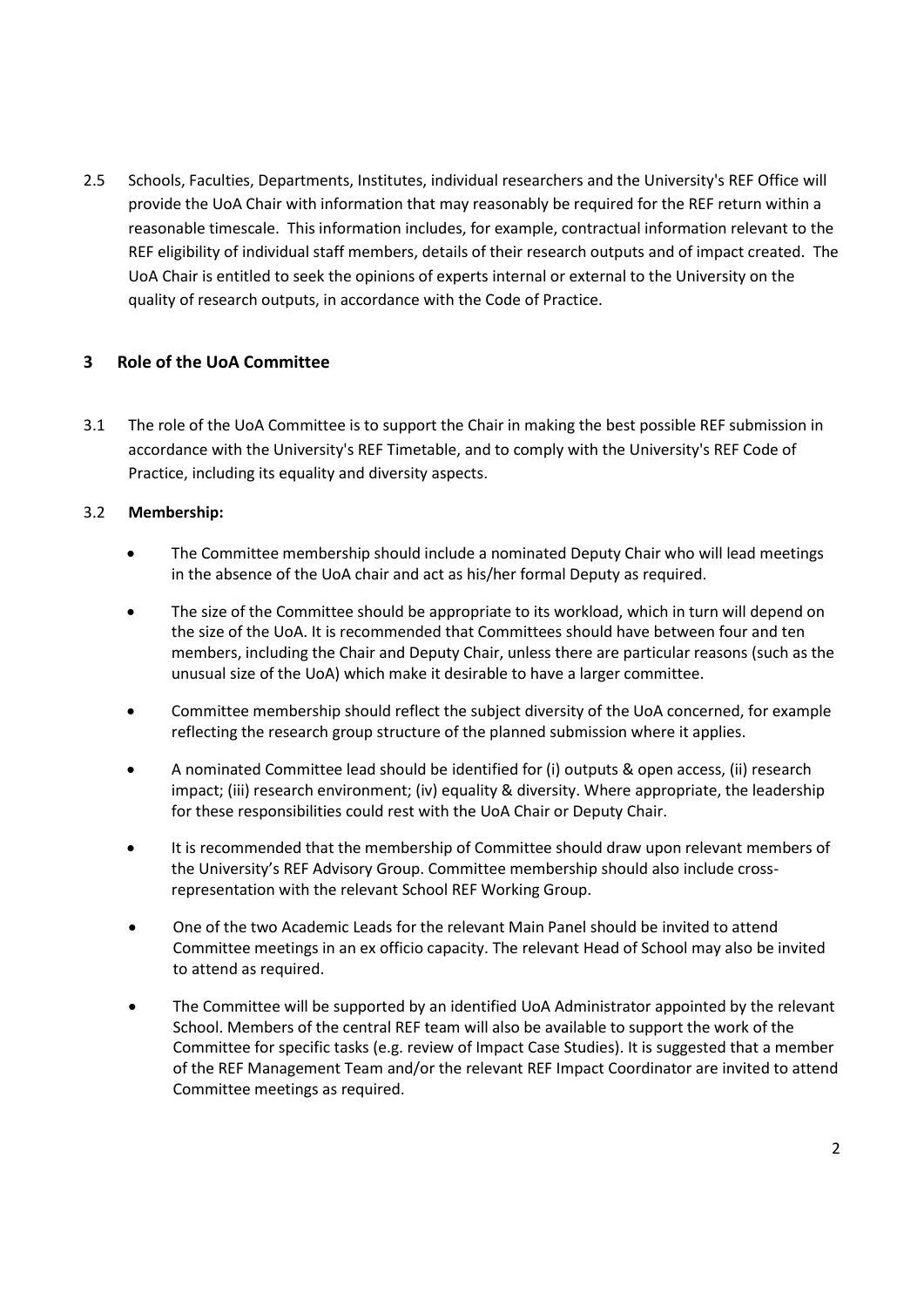- UoA committees wishing to appoint external members or advisors to their REF Committees must ensure that external members sign the University of Cambridge REF Confidential Disclosure Agreement (REF CDA). The REF CDA should then be countersigned by the authorised signatory. Authorised signatories are nominated by the School and given delegated authority by the REF team. The fully executed REF CDA should be kept locally and a copy sent to the REF2021 team.
- In order to meet the requirements of the REF Timetable, Committees should meet on at least a twice termly basis for the 2018/19 academic year.
- 3.3 The frequency of meetings in the period September 2019 November 2020 should be set as required to ensure that internal deadlines for the completion of the UoA submission can be met.
- 3.4 It is recommended that meetings will typically require 1-2 hours but that sufficient time is set aside to complete the business of a particular meeting, for example review of outputs or impact case studies.
- 3.5 Where a UoA committee member is absent for at least three consecutive meetings, or is unable to attend for at least a term due to leave arrangements, the Chair shall consult the Chair of the Faculty Board or Head of Department concerned to identify a replacement member with the necessary expertise.
- 3.6 Questions about whether the work of an individual member of staff falls within this Unit of Assessment will be settled in accordance with the recommendations set out in the Code of Practice paragraph 16(i). In the first instance, the Chairs of the Unit of Assessment Committees concerned will discuss the matter, in consultation with the member of staff. If agreement cannot be reached, the matter will be referred to the Head(s) of School(s) concerned for guidance. The final decision rests with the PVC-Research.

## **4 Data Protection**

The protection of staff data is paramount and members of UoA Committees must make every effort to prevent unauthorised or accidental access to, or disclosure of, personal information. Research England Guidance on Submissions sets out the personal data that the University must supply in the submission. In the case of University-employed staff, this information will be extracted from the University's HR and payroll system and held within a secure University REF database to underpin each person's research output details. In the case of College staff, information will be provided by the Office of Intercollegiate Services and held within the same secure systems.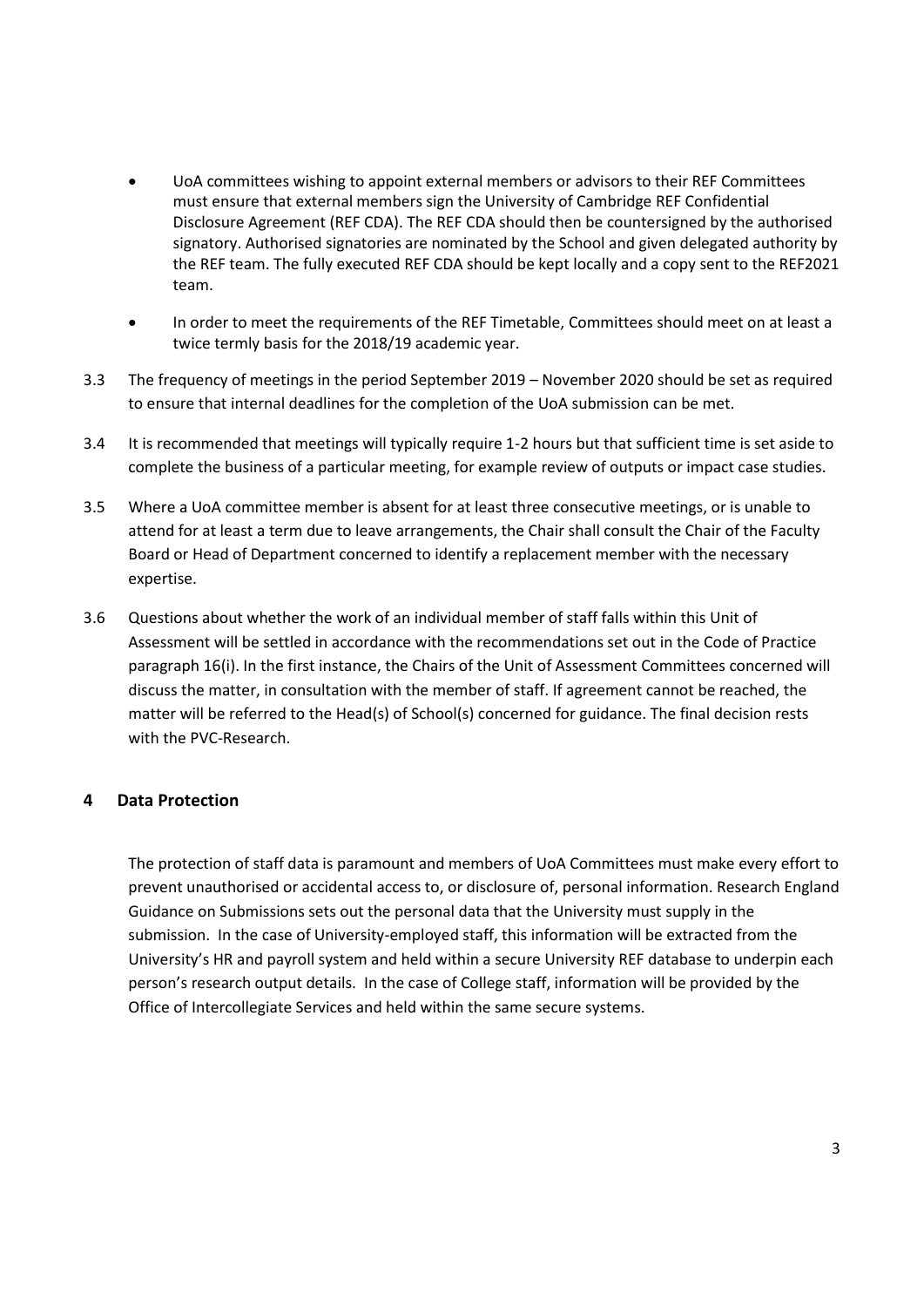#### **5 Conduct of business**

- 5.1 The quorum for the conduct of business at a meeting will be appropriate to the size of the Committee.
- 5.2 The Committee has discretion under the Code of Practice to conduct any item of business by circulation, with the exception of decisions on the eligibility of staff. The Committee may delegate particular decisions to its Chair or another designated member, or to a sub-committee, but it may not delegate decisions on the eligibility of staff, the determination of the quality of an output, the selection of an output for inclusion of the pool of outputs, or the approval or amendment of the Unit of Assessment Working Methods.

#### **6 Conflicts of interest**

- 6.1 In the event that a member of a Committee believes that they might have a conflict of interest in the assessment of a particular output or the identification of a particular member of staff as an independent researcher, this must be declared immediately to the Chair of the Committee and they should take no further part in decisions relating to these matters.
- 6.2 If the Chair of a Committee believes that they have such a conflict of interest then they must declare it to the Committee and take no part in the decision. The Committee may appoint another member to act as Chair during the consideration of the matter in question.
- 6.3 The Chair (or UoA Administrator) will keep a confidential register of conflicts of interest declared and the action taken.
- 6.4 Examples of conflicts of interest include the consideration of an output of which the Committee member is a co-author, or where the selection process involves a member of staff with whom a Committee member has a personal relationship.

## **7 Selection of Outputs**

All Units of Assessment will follow the general principles for output selection as detailed in paragraphs 51 – 55 of the Code of Practice. Unit of Assessment Committees may operate local procedures in line with the requirements of the Code of Practice, taking care not to introduce any procedures or data collection processes that may introduce bias.

Unit of Assessment 5 will review outputs guided by their Note on Article Scoring using the following scoring methodology (full Note is available as Appendix ?).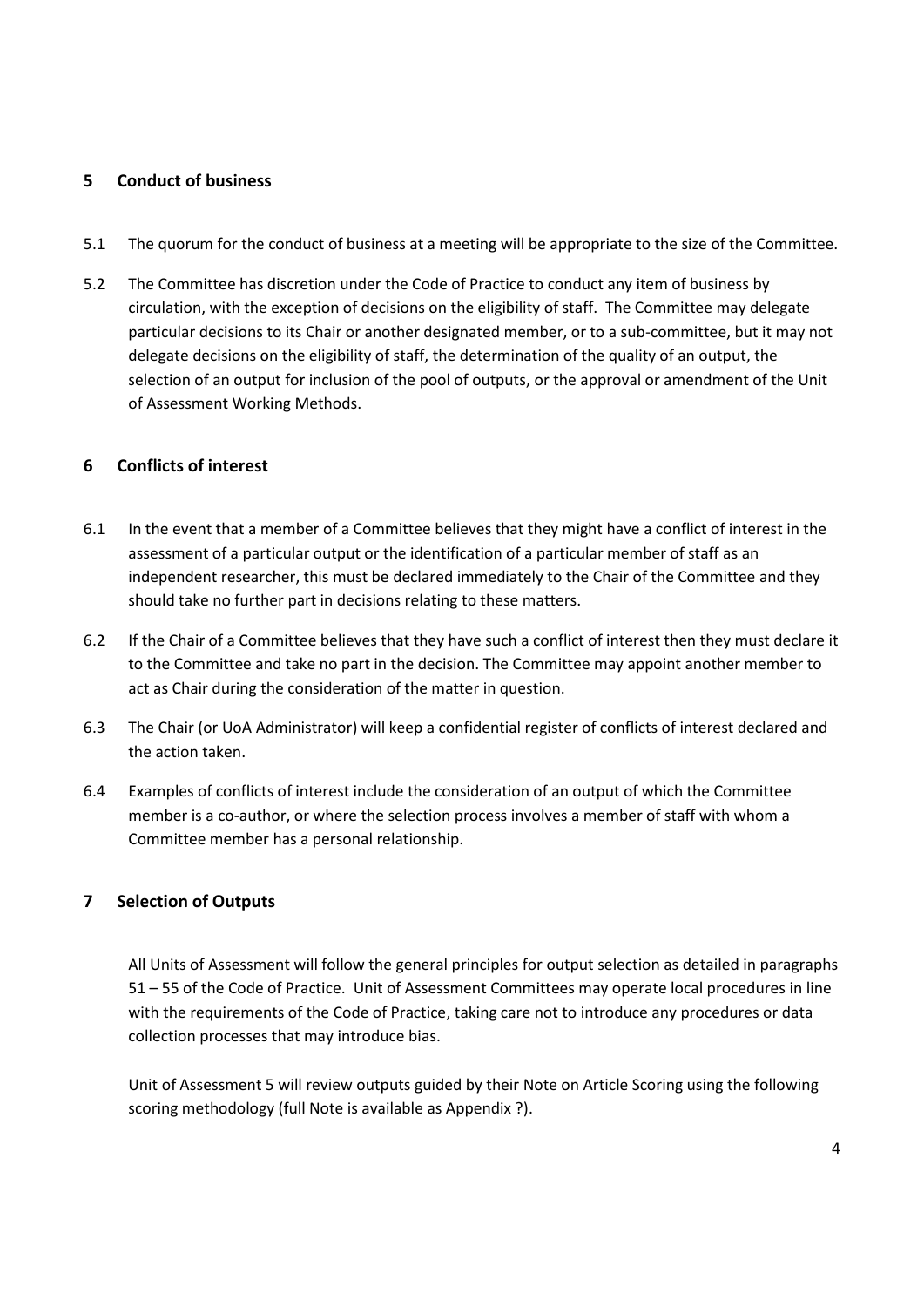| Column1      | work (man years) | Methodological                                                 | <b>Originality</b>              | importance for understanding (eg<br>uncovering novel<br>mechanism/theoretical game<br>changer) or impact (eg health / food<br>/ environment) |
|--------------|------------------|----------------------------------------------------------------|---------------------------------|----------------------------------------------------------------------------------------------------------------------------------------------|
|              | $20+$            |                                                                |                                 |                                                                                                                                              |
| A            |                  | standard method,<br>100s to 1000s<br>citations likely          | paradigm<br>shift               | widespread impact or fundamental<br>understanding                                                                                            |
| B            | 10               | likely wide usage                                              | major step                      | highly significant                                                                                                                           |
| $\mathsf{C}$ | 5                | specialised key<br>method / more<br>general, less<br>important | important<br>but<br>predictable | specialised high importance / more<br>general lower importance                                                                               |
| D            | 3                | some general usage                                             | Useful                          | some general importance                                                                                                                      |
| $\mathsf E$  | $\mathbf{1}$     | Specialised                                                    | Modest                          | specialised                                                                                                                                  |
| F            | < 0.5            | highly specialised                                             | Incremental                     | highly specialised                                                                                                                           |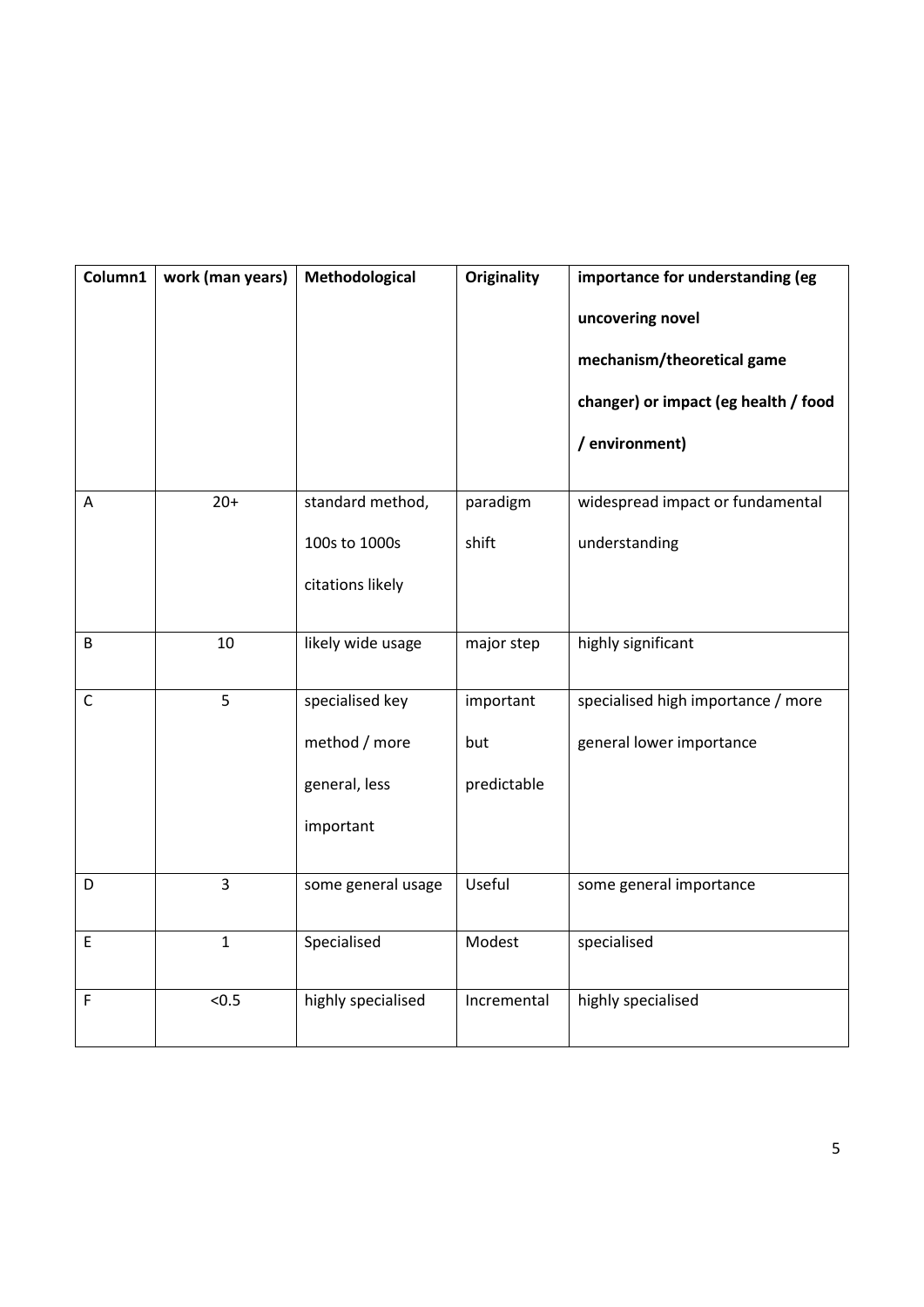| 4 high     | A in at least one aspect other than work / B in 2 or more |
|------------|-----------------------------------------------------------|
| 4 mid      | at least one B outside work, probably with high work      |
| 4 low      | straight Cs with high work, one B with low work           |
| 3 high     | straight Cs with modest work / debateable B               |
| 3 mid      | more than one C                                           |
| 3 low      | one C or multiple Ds, likely A or B for work / 2 Cs       |
| 2 or lower | max one D, all other scores lower                         |

# 7.1 **Assessment of research outputs**

# **Table A2: Outputs sub-profile: Criteria and definitions of starred levels**

| rigour'.     | The criteria for assessing the quality of outputs are 'originality, significance and                                                                                             |
|--------------|----------------------------------------------------------------------------------------------------------------------------------------------------------------------------------|
| Four star    | Quality that is world-leading in terms of originality, significance and<br>rigour.                                                                                               |
| Three star   | Quality that is internationally excellent in terms of originality,<br>significance and rigour but which falls short of the highest standards of<br>excellence.                   |
| Two star     | Quality that is recognised internationally in terms of originality,<br>significance and rigour.                                                                                  |
| One star     | Quality that is recognised nationally in terms of originality, significance<br>anpd rigour.                                                                                      |
| Unclassified | Quality that falls below the standard of nationally recognised work. Or<br>work which does not meet the published definition of research for the<br>purposes of this assessment. |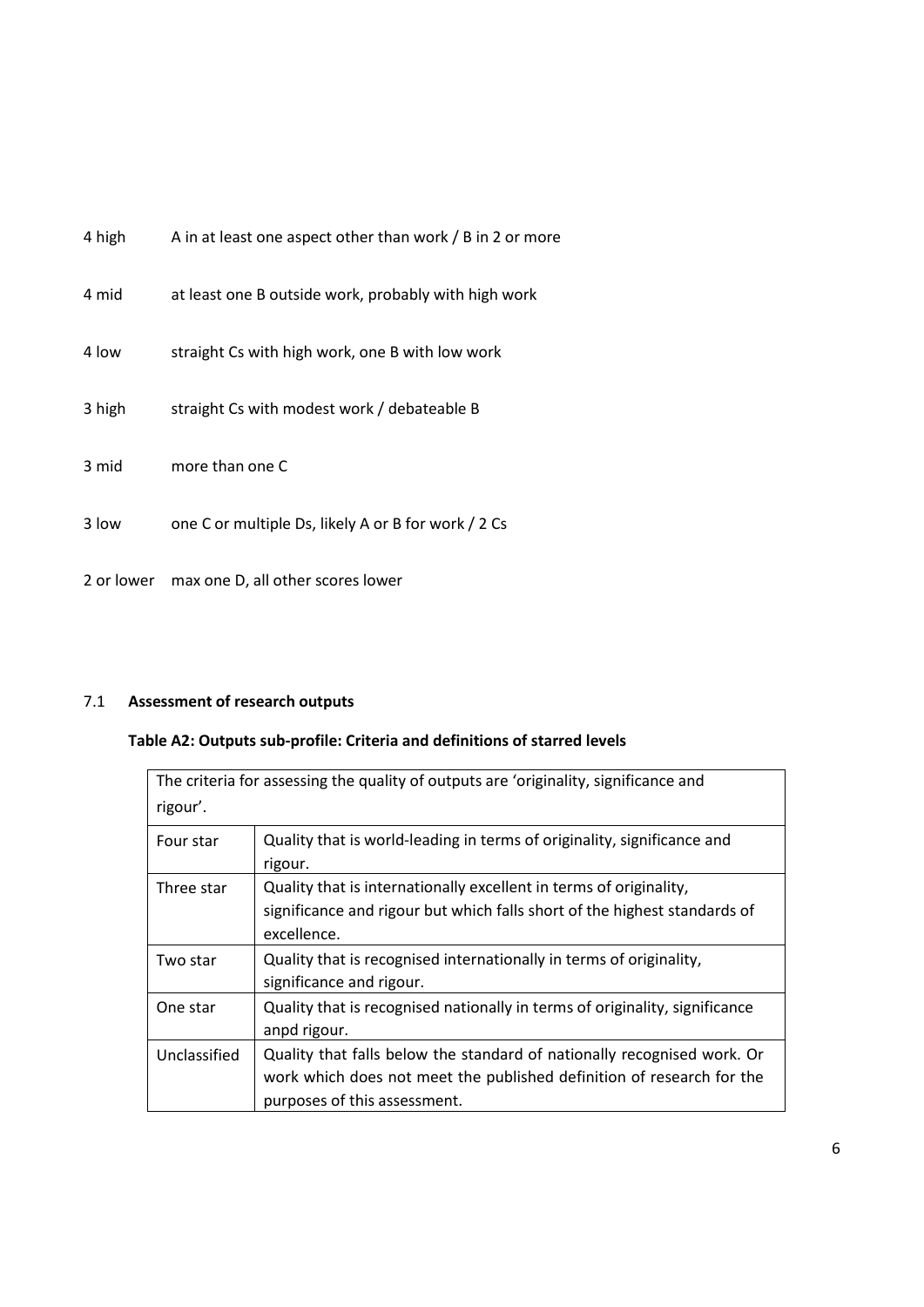# **8 Impact**

8.1 It is for the Committee to determine the impact case studies which will be included in the REF submission and to prepare the impact template. The Committee will submit those research impact case studies which, in its opinion, are the strongest. The impact element of the submission covers the Unit of Assessment as a whole and attempting to submit a broad range of different impacts will not, in itself, strengthen the submission.

Table A3: Impact sub-profile: Criteria and definitions of starred levels

| The criteria for assessing impacts are 'reach' and 'significance':            |                                                                         |  |
|-------------------------------------------------------------------------------|-------------------------------------------------------------------------|--|
| In assessing the impact described within a case study, the panel will form an |                                                                         |  |
| overall view about its 'reach and significance' taken as a whole, rather than |                                                                         |  |
| assess 'reach and significance' separately.                                   |                                                                         |  |
| Four star                                                                     | Outstanding impacts in terms of their reach and significance.           |  |
| Three star                                                                    | Very considerable impacts in terms of their reach and significance.     |  |
| Two star                                                                      | Considerable impacts in terms of their reach and significance.          |  |
| One star                                                                      | Recognised but modest impacts in terms of their reach and               |  |
|                                                                               | significance.                                                           |  |
| Unclassified                                                                  | The impact is of little or no reach and significance; or the impact was |  |
|                                                                               | not eligible; or the impact was not underpinned by excellent research   |  |
|                                                                               | produced by the submitted unit.                                         |  |

## **9 Environment**

It is for the Committee to prepare the environment template. The required data on PhD completions and research grant expenditure will be prepared centrally and circulated to UoA according to the timetable.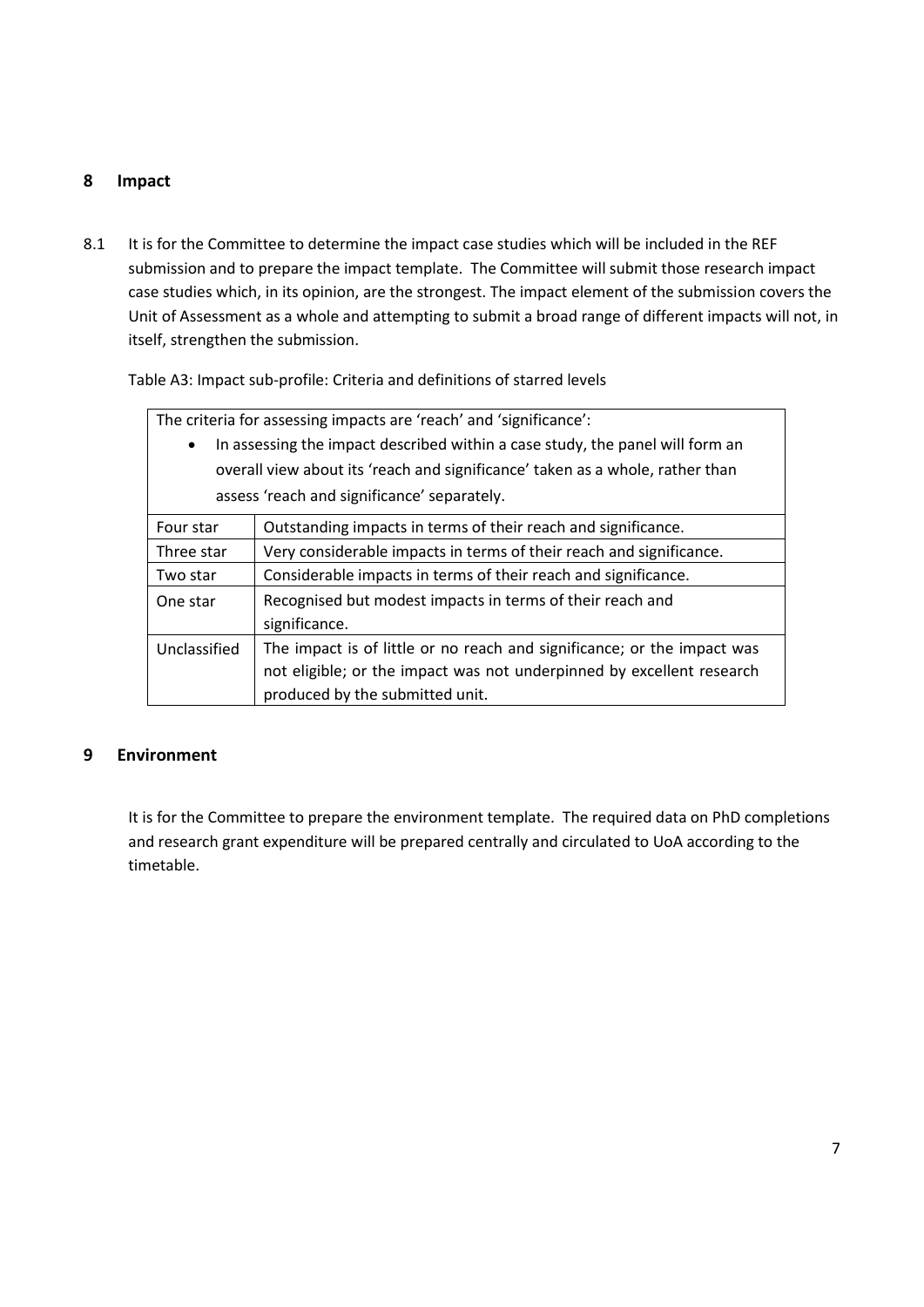#### **Note on article scoring**

It is clearly difficult to score all papers on the same axes! We have tried to develop a set of semi-objective criteria that will help assign a meaningful rating to papers. We have based this on the criteria used for marking exam essays, using the logic that there are also multiple aspects to what makes a good / bad essay.

We suggest three axes by which a paper can be considered 'good': originality, importance and methodological usefulness. There is also the amount of work involved, since some acknowledgement should be given to studies where an advance requires a huge amount of data to be generated. Our suggestion is that work is used as a modifier, pushing a given rating up or down a notch depending.

For most papers the two key categories are likely originality and importance. By having two categories we hope to allow a paper to score highly either because it is a modest step in field of great impact (e.g. cancer / infectious diseases etc.) or because it represents a paradigm shift in a less import, 'blue sky' field (e.g. animal behaviour). The methodological category is more to capture methods papers, since these should have an opportunity to score highly even though they may not fit well in the other two main categories.

We hope that, with some refinement, this system can provide practical help in achieving consistent scores. I have forwarded this to a colleague who has been used in the past as an external assessor to see whether he has any comments / suggestions.

| Column1        | work<br>(man<br>years) | methodological                                                 | originality                  | importance for understanding (eg<br>uncovering novel mechanism/theoretical<br>game changer) or impact (eg health / food /<br>environment) |
|----------------|------------------------|----------------------------------------------------------------|------------------------------|-------------------------------------------------------------------------------------------------------------------------------------------|
| $\overline{A}$ | $20+$                  | standard method,<br>100s to 1000s<br>citations likely          | paradigm shift               | widespread impact or fundamental<br>understanding                                                                                         |
| B              | 10                     | likely wide usage                                              | major step                   | highly significant                                                                                                                        |
| C              | 5                      | specialised key<br>method / more<br>general, less<br>important | important but<br>predictable | specialised high importance / more general<br>lower importance                                                                            |
| D              | 3                      | some general usage                                             | useful                       | some general importance                                                                                                                   |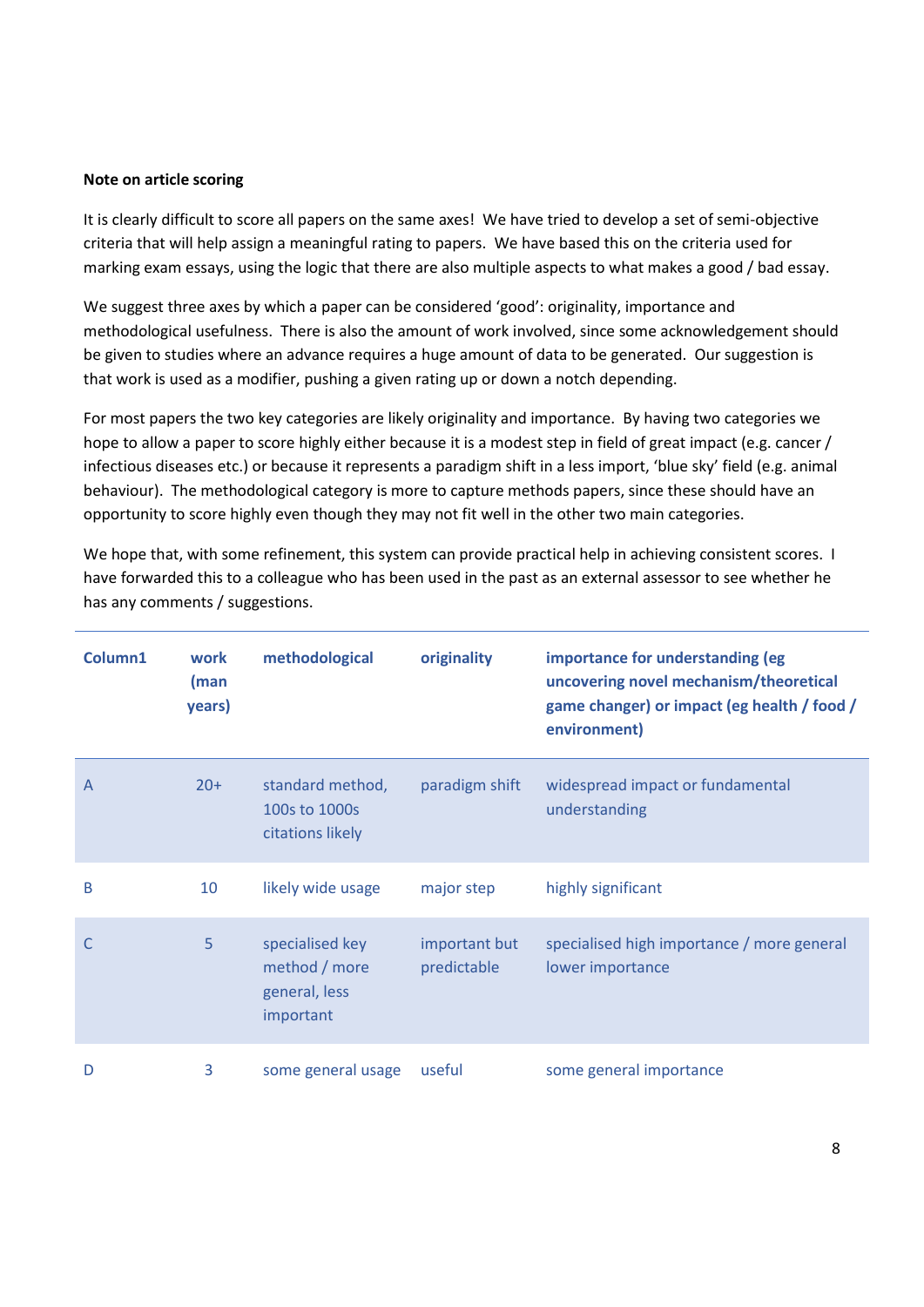| Ŀ |       | specialised        | modest      | specialised        |
|---|-------|--------------------|-------------|--------------------|
|   | < 0.5 | highly specialised | incremental | highly specialised |

| 4 high     | A in at least one aspect other than work / B in 2 or more |
|------------|-----------------------------------------------------------|
| 4 mid      | at least one B outside work, probably with high work      |
| 4 low      | straight Cs with high work, one B with low work           |
| 3 high     | straight Cs with modest work / debateable B               |
| 3 mid      | more than one C                                           |
| 3 low      | one C or mutliple Ds, likely A or B for work / 2 Cs       |
| 2 or lower | max one D, all other scores lower                         |

## **Use of citations**

Assessors are allowed to use citations to assist the assessment of a publication. However, citation number needs to be interpreted with care. The following are a number of issues that need to be taken into account when using citation number as an indicator of quality:

- 1. Citations accumulate over time, so recent papers may have many fewer citations than those published at the start of the review period.
- 2. Citation number may grow at different rates in different disciplines. Crucially, some of the most important findings are only fully appreciated years after they were first published.
- 3. Citation number inevitably scales with the size of the field in which they occur. Thus, a paper in a field with 10,000 publications each year will on average be cited 10 times as often as papers in field with only 1,000 publications per year. It does not necessarily follow that a paper in the larger field is 10 always times as important!